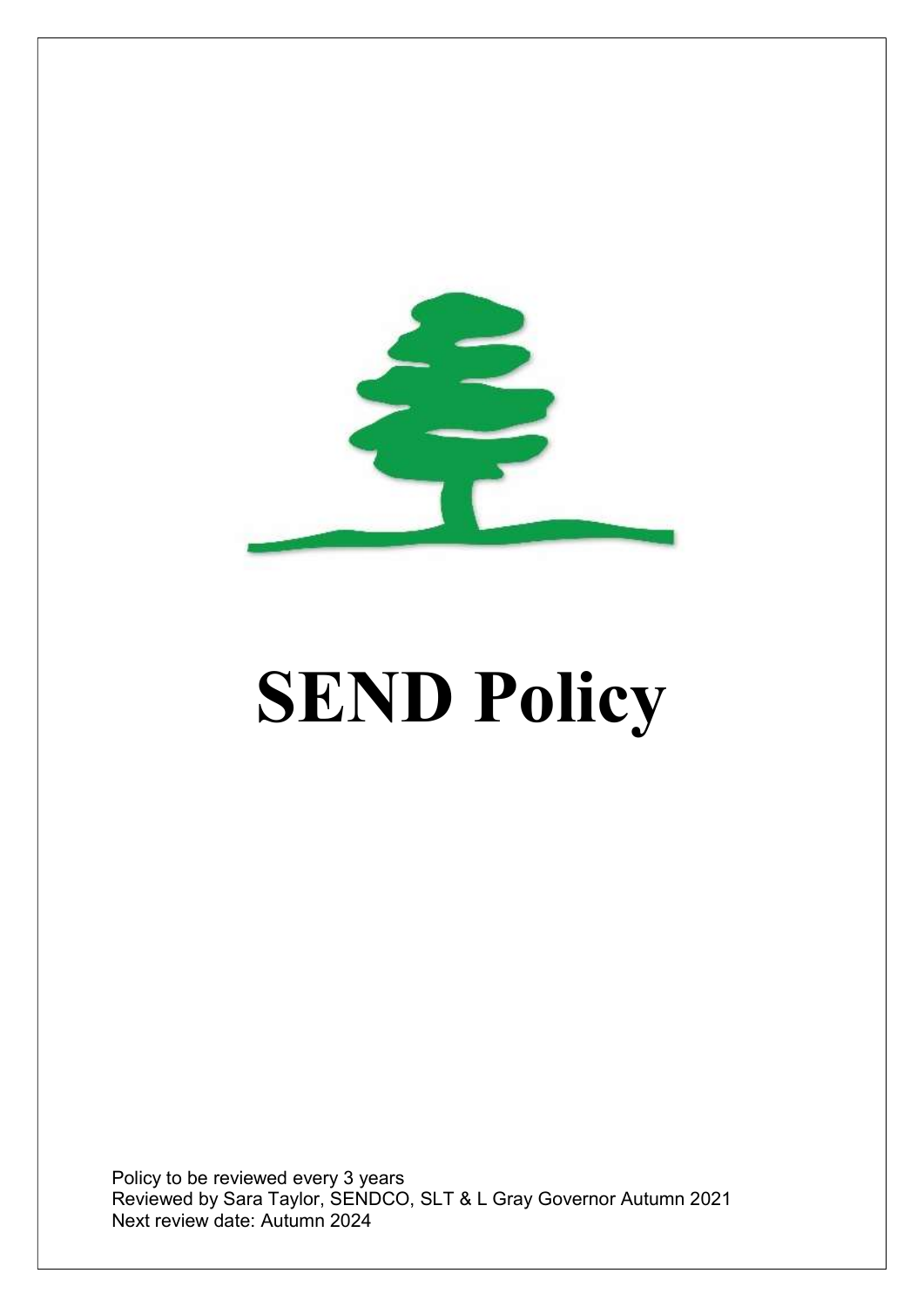

# St Bartholomew's Church of England Primary School

# SEND Policy

# 1. Compliance:

This policy complies with the statutory requirement laid out in the SEND Code of Practice 0- 25 (July 2014) 3.66 and has been written with reference to the following guidance and documents:

- Equality Act 2010: Advice for Schools DfE (February 2013)
- SEND Code of Practice 0-25 (July 2014)
- School SEND Information Report Regulations (2014)
- Statutory Guidance on Supporting Pupils at School with Medical Conditions (April 2014)

The SENDCo at St Bartholomew's is a Qualified Teacher and holds the National Award for SEN Coordination.

2. Aims:

At St. Bartholomew's we are committed to using our best endeavours to provide high quality and appropriate education for all children which enables them to:

- Achieve their potential
- Have access to a broad and balanced curriculum
- Meets the needs of any identified Special Educational Needs
- Become confident individuals living fulfilling life
- Make a successful transition to the next stage of their education

In order to achieve this, the school will:

- Create a learning environment that meets the needs of every pupil in the school
- Ensure that the Special Educational Needs of children are identified, assessed and provided for and that high aspirations and expectations are maintained
- Enable all children to have full access to all elements of school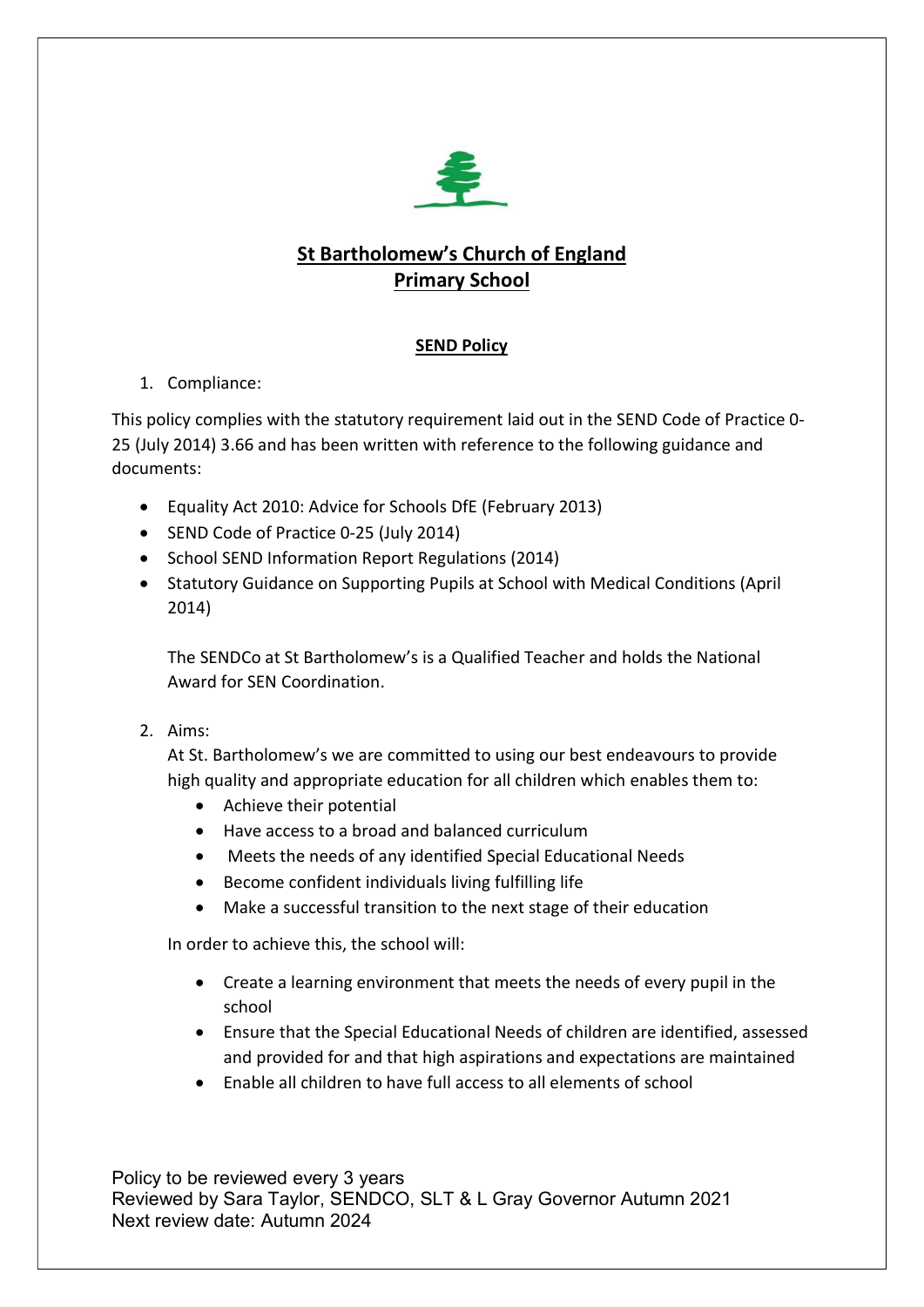- Ensure that parents are able to play their part in supporting their child's education and that they are kept informed and work collaboratively in a positive manner
- Ensure that children with Special Educational Needs are consulted in this process.
- 3. Objectives:

To achieve this aim, we will:

- Strive to establish a fully inclusive school, eliminate prejudice and discrimination and create an environment where all children can be happy, flourish and feel safe.
- We will respond to our learners in a variety of ways, taking account of their needs and life experiences. We will use our best endeavours to meet individual children's SEND requirements.
- We are committed to identifying a pupil's Special Educational Need at the earliest point and then making effective provision in order to close gaps in their learning and help them to achieve their potential.
- We are committed to parents participating as fully as possible in decisions about their child and being provided with the information and support necessary to enable this. The voice of parents is valued and actively encouraged.
- We will support pupils to participate in discussions, express their views and be fully involved in decisions which will affect them. We will encourage them to become increasingly effective self-advocates.
- Work in close partnership with a range of specialist agencies to enable us to provide effective targeted support for children (For example: Educational Psychologists, Autism Outreach, Speech and Language Therapists, Occupational Therapists, Physiotherapists, Vision and Hearing Support Teaching Service etc.).
- Provide support, advice and training for all staff working with pupils with different needs. Staff must have up to date knowledge and skills to use the most effective teaching strategies to respond to the strengths and needs of all pupils.
- Ensure a qualified Special Educational Needs Coordinator is in role managing the day to day operation of the SEND Policy and coordination of specific provision made to support individual pupils with SEND, including those who have EHCPs.

Identification of Special Educational Needs and Disabilities:

# Legal Definition:

"A child or young person has Special Educational Needs if they have a learning difficulty or disability which calls for special education provision to be made for him or her. A child of compulsory school age or a young person has a learning difficulty or disability if he or she: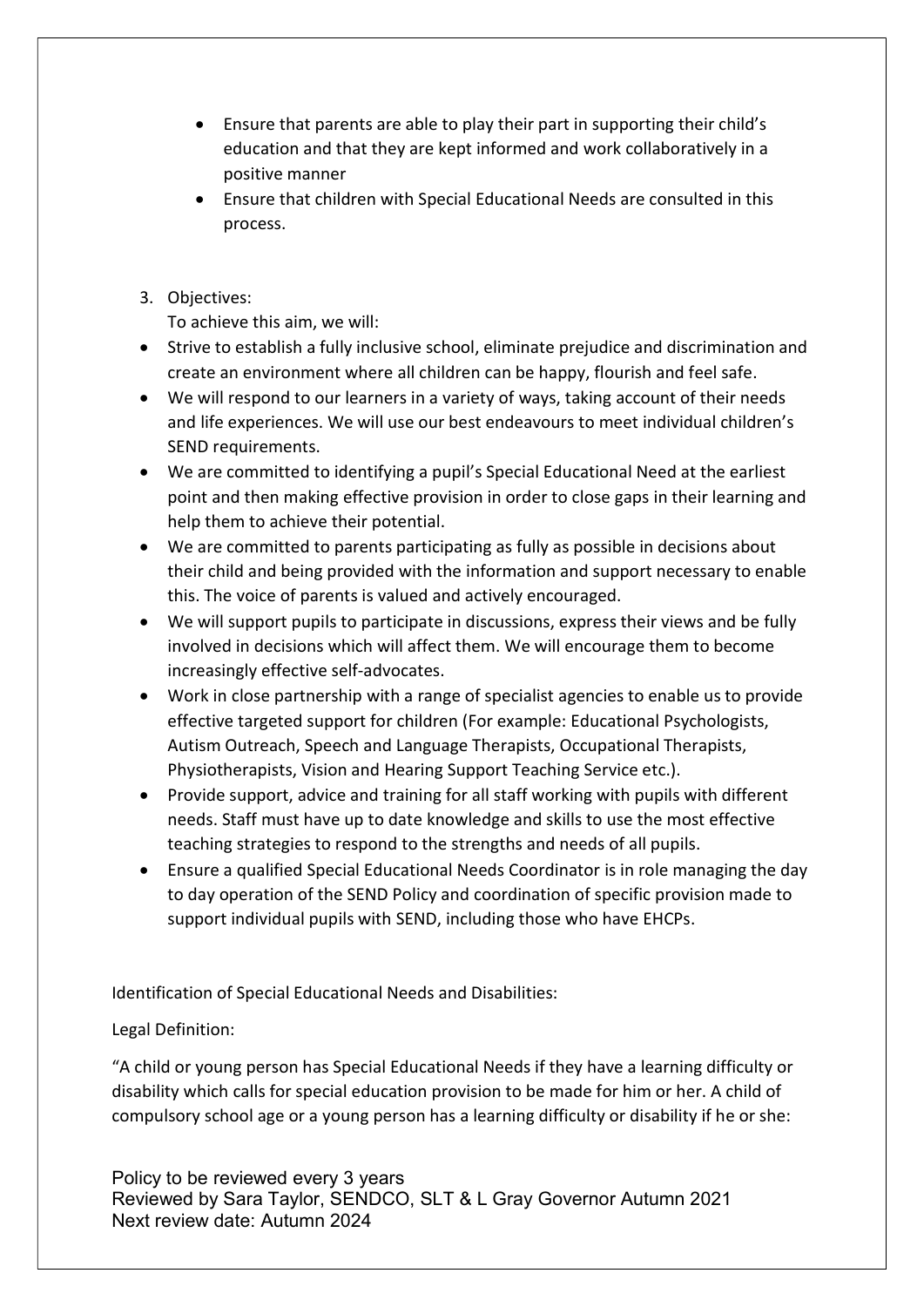- Has a significantly greater difficulty in learning than the majority of others the same age or,
- Has a disability which prevents or hinders him or her of making use of educational facilities of a kind generally provided for others of the same age in mainstream schools or mainstream post 16 institutions.

For children aged 2 or more, Special Educational Needs provision is educational or training provision that is additional to or different from that made generally for other children or young people of the same age."

For some children, SEND can be identified at an early age. However, for other children and young people, difficulties become evident as they grow and develop.

The identification of SEND is built into the overall approach to monitoring the progress and development of all pupils at St Bartholomew's Primary School. Class teachers assess each pupil's current skills and levels of attainment on entry, building on information from previous settings or classes. Class teachers then regularly assess progress for all pupils, identifying where pupils are making less than expected progress given their age and individual circumstances.

Factors to be taken into consideration where progress is of concern could include any of the following:

- Progress that is significantly slower in comparison to the child's peers when starting from the same baseline
- Improvements which fail to match or better the child's previous rate of progress
- Where there remains an attainment gap between the child and their peers
- Where the attainment gap widens between the child and their peers

Progress is not solely related to academic attainment. A child's social and emotional development is paramount to a child achieving their potential.

Broad areas of need as outlined in the SEND Code of Practice (2014)

The SEND Code of Practice outlines 4 broad areas of need:

# 1. Communication and Interaction

- May have speech sound difficulties
- May find it difficult to communicate with others
- May have difficulty understanding others
- May have an autism spectrum disorder (ASD)

# 2. Cognition and Learning

- May learn at a slower pace than others of the same age
- May have a specific learning difficulty (SpLD), such as dyslexia, dyspraxia, dyscalculia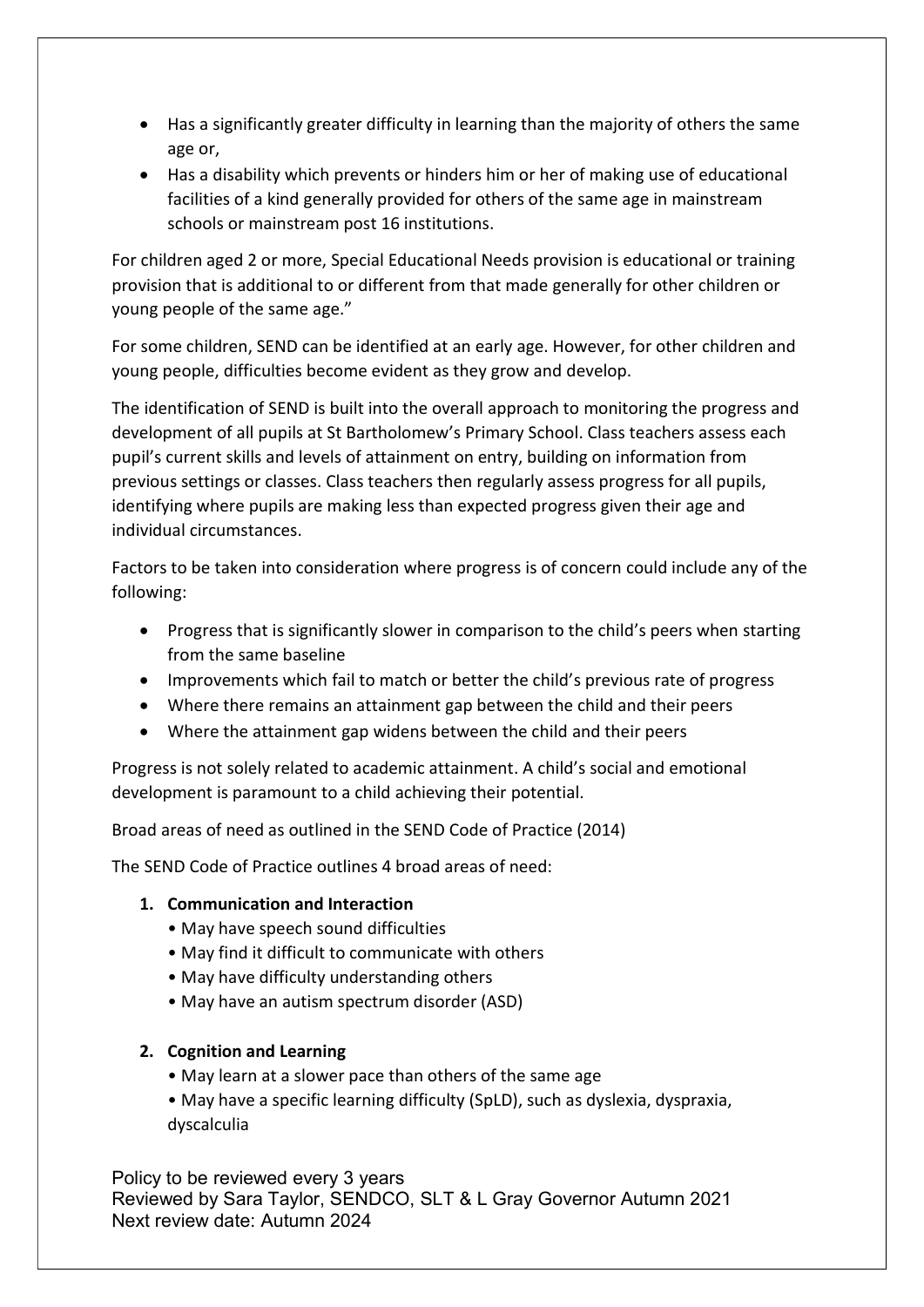# 3. Social, emotional and mental health difficulties

• May show emotional difficulties such as withdrawn or challenging behaviour

• May have disorders, such as, attention deficit disorder (ADD), attention deficit hyperactive disorder (ADHD) or attachment disorder

# 4. Sensory and/or physical needs

- Visual impairment (VI)
- Hearing impairment (HI)
- Multi-sensory impairment (MSI)
- Physical disability (PD)

Individual children may have needs that cut across one or more of these areas and their needs may change over time.

The purpose of identification is to work out which area is the primary area of need and whether there are any secondary areas of need, and then work out what action the school needs to take in order to fully support the individual.

Other factors that may impact on progress and attainment, and are not considered to be SEND include:

- **•** Disability
- Attendance and Punctuality
- Health and welfare
- Being in receipt of a Pupil Premium Grant
- Being a Looked After Child (LAC)
- Being a child of a service person
- English as an additional language

Any concerns relating to a child's behaviour may be an underlying response to a need which the school would work with parents collaboratively to identify. We recognise that all behaviour is a means of communication.

The Graduated Approach to SEND Support

# Identification and Assessment of SEND:

At St Bartholomew's Primary School we are constantly striving to meet pupils' needs. Through termly progress meetings between teachers and the Senior Leadership Team, pupils who are not making the expected progress are identified and additional support to try to improve learning will be put in place. Through quality first teaching and appropriate differentiation, class teachers will adapt the learning to support the child. The class teacher will communicate with the child's parents to ensure there is a shared understanding of the child's needs.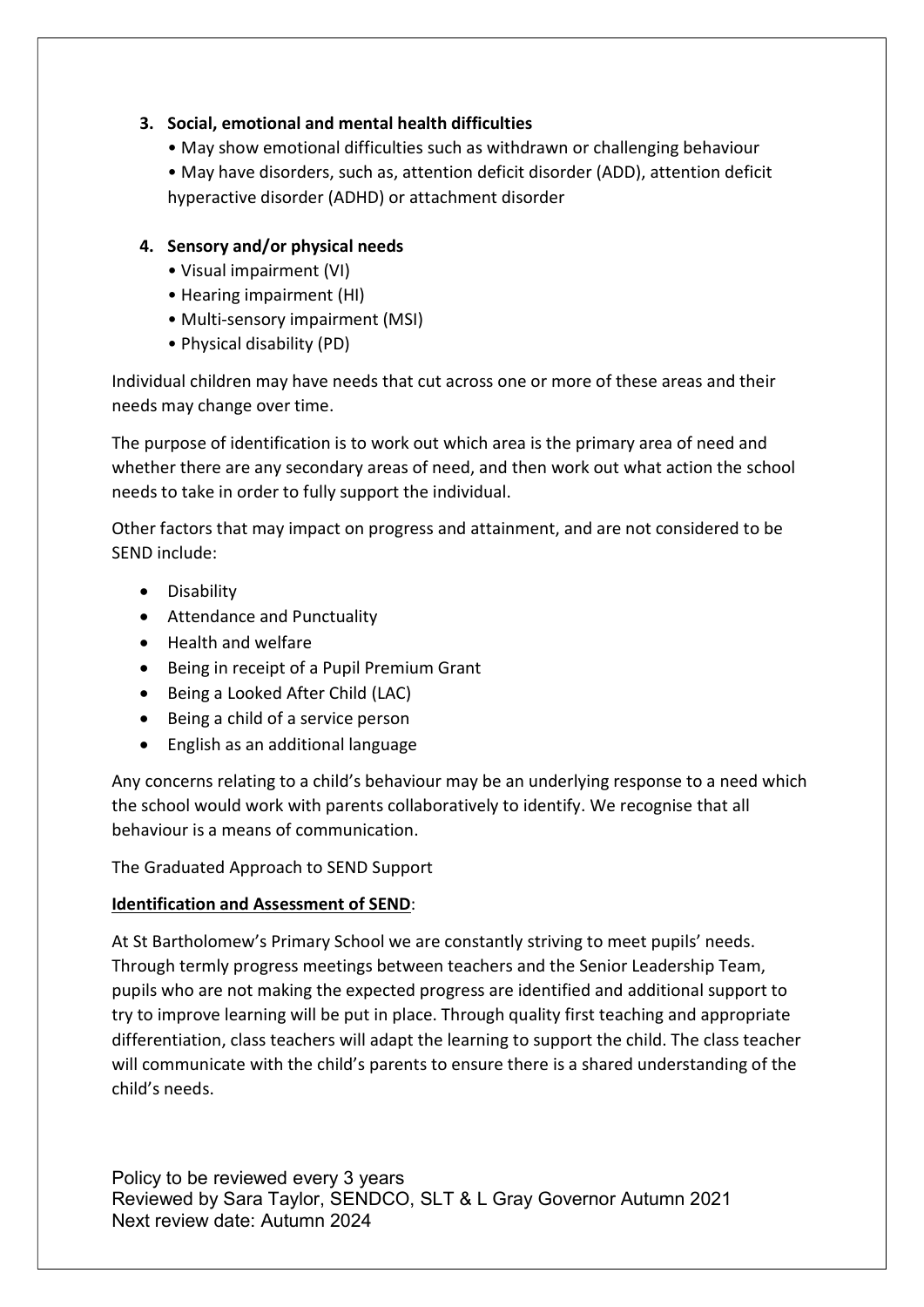Where a pupil's progress continues to be less than expected, the class teacher will meet with the SENDCo to discuss the child's needs. There will be a review of interventions so far and a Green Initial Concerns Form completed by the Class Teacher, with consultation with the parents and the pupil if possible. When the SENDCo has received the form, the requirement for additional assessments will be ascertained. A decision will be made as to whether a child requires "additional or different from" provision in order for their needs to be met and progress made. Parents are then invited to attend a meeting to discuss the need for special educational provision and share their thoughts and views about their child. The child's views (if appropriate) will also be sought. With permission from the parents, the child will be placed on the SEND Register at SEND Support level with the area of difficulty noted and the information put into SIMs. A child would NEVER be placed on the register without permission from parents being gained.

#### Planning and Implementing SEND Support:

If "additional or different from" provision is required to meet the child's needs and enable progress to be made, the child will be placed on the school SEND register at "SEND Support" level in accordance with the SEND Code of Practice.

The class teacher remains responsible and accountable at all times for the progress and development of all children in their class. Quality First Teaching (QFT) is always seen as the first step in responding to pupils; who may have SEND. QFT is high quality, inclusive teaching for all pupils in a class. QFT includes differentiated and personalised learning to support SEND pupils in class and ensures all children and young people can progress in their education and wider development. The class teacher, SENDCo, parents and child (where appropriate) will identify targeted support to meet the key outcomes we are seeking for the child. This will be recorded on a Small Steps Target Sheet which is held centrally and electronically. The support will be delivered by staff with appropriate skills and knowledge.

The organisational process of refining SEND support will take the form of a four-part cycle:

Assess

Plan

Do

Review

Through this cycle, earlier decisions and actions are revisited, refined and revised as a growing understanding of the pupil's needs and support needs emerges. The result of this should lead to good progress and outcomes for the child. This is known as the "Graduated Approach". The effectiveness of the targeted support will be formally reviewed through the Small Steps each term, and the outcomes shared with parents, following the current cycle: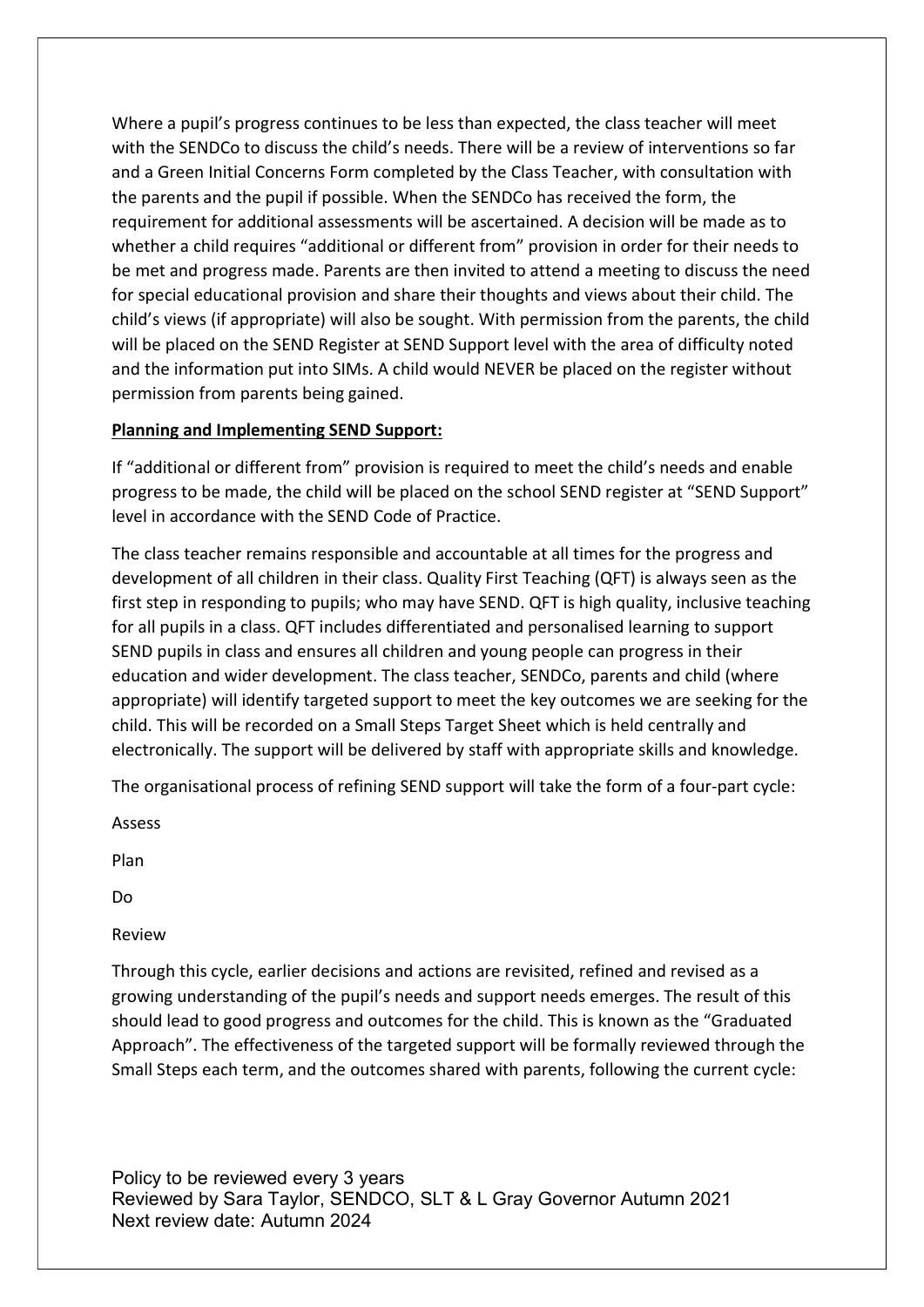October

February

May

The school will consider involving specialists if further information or advice is needed in order to support an individual, within the constraints and thresholds the specialists and resources available to the school allow.

Supporting Parents/ Carers of children with SEND

St. Bartholomew's Primary School is fully committed to a meaningful relationship with parents of children with Special Educational Needs. As a school, we will endeavour to ensure parents are as fully involved as possible about decisions about their child. We will provide them with the information and support necessary for their thoughts and views to be taken into account and valued.

The school will do this in the following ways:

Always making parents feel welcome and actively listening to their aspirations, wishes and concerns for their child. We aim to instil confidence and build meaningful partnerships.

The SENDCo aims to operate an "Open door" policy and is available for meetings by appointment.

Signposting parents to wider support, information and services pertinent to their child's SEND needs by ensuring they know how to access Leicestershire's Local Offer and the LA's Parent Partnership Service.

The school will endeavour to support and guide parents with their child's learning and development at home.

Class teachers will endeavour to develop positive relationships with parents and communicate any concerns regarding pupil's progress at the earliest opportunity.

A child's Small Step Targets will be shared with parents termly, with the previous targets being reviewed and new targets set which identify how to support the child and their learning. The parents can then support their child at home.

Supporting pupil voice:

The school recognises that all pupils have the right to be involved in making decisions about their education and learning and exercising choice. We aim to develop pupils' self-advocacy skills to support them successfully as they transfer to each new phase of their education. We will endeavour to help pupils communicate their own interests, aspirations, needs and rights. This will aid them to make informed decisions about their learning and future choices.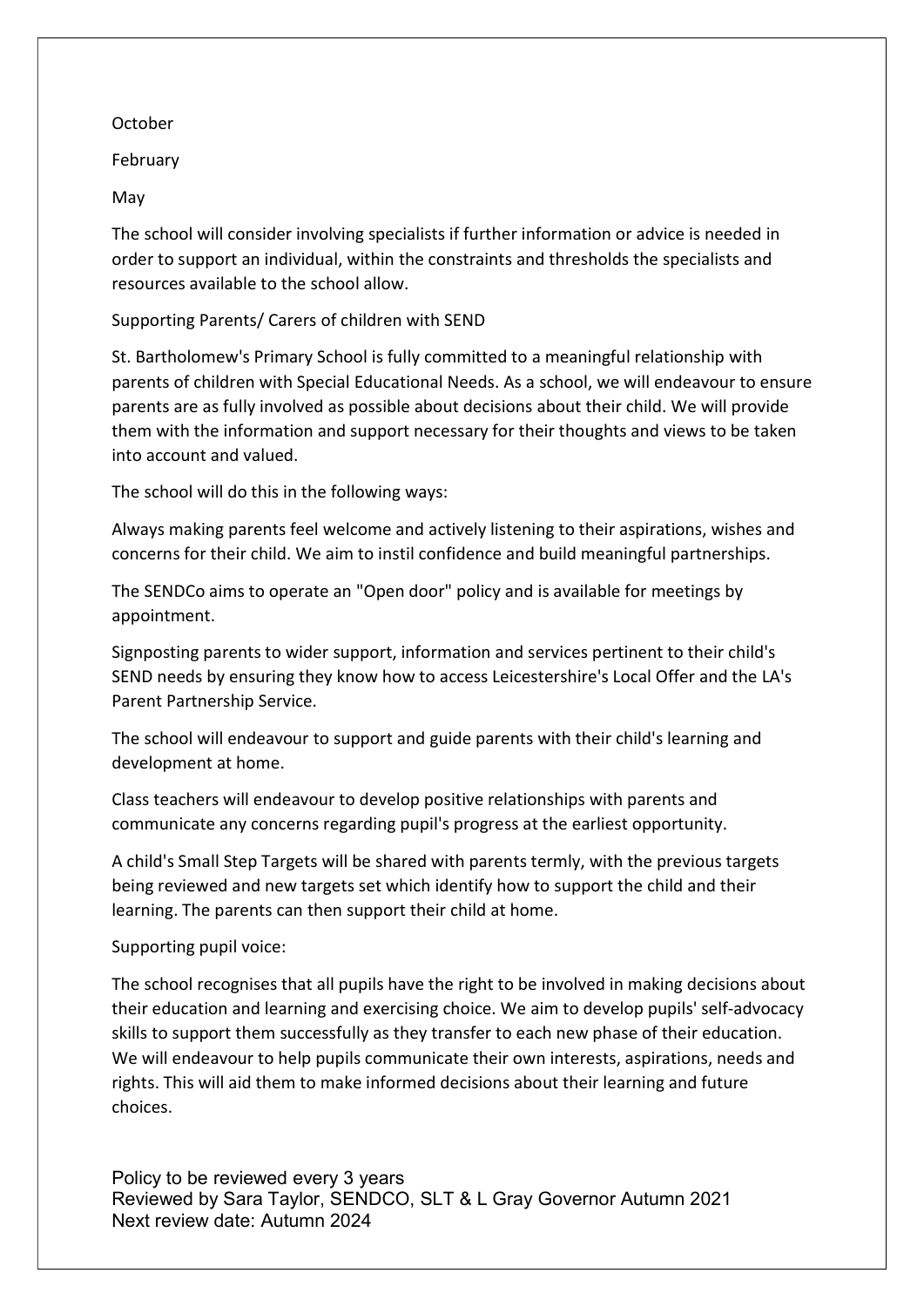The school will do this in the following ways:

Self-knowledge: Working with parents and the young person, we will support pupils to understand their strengths, needs and approaches to learning which are particularly successful for them. We will encourage them to have the confidence to voice their hopes, aspirations and concerns.

Wherever possible, and in an age appropriate manner, pupils with SEND will be encouraged to make decisions about future support and provision they feel they need to enhance their learning.

All staff will actively listen to and address any concerns raised by the children themselves.

The school will plan in additional support for SEND pupils at key times. For example, when making a referral for and EHCP, or transition to new classes or key stages.

#### Training:

In order to maintain and develop the quality of teaching and provision to respond to the strengths and needs of all pupils, all staff are encouraged to undertake training and development. Training needs of staff are identified through the school's self-evaluation process and are linked to the needs of the pupils and provision to support them.

All staff are encouraged to speak to the SENDCo if they have any worries or concerns about a child.

As part of our transition process, teachers meet together in departments to share information about children and discuss the needs of individual pupils. The SENDCo will endeavour to ensure that all staff understand different pupil needs and advise on potential strategies to help the child realise their potential.

The school's SENDCo and SEND Governor regularly attend SENDCo Network meetings.

The school regularly monitors and evaluates the effectiveness of provision for all pupils including those with SEND. The system involves analysing data related to the achievement of pupils, observing the teaching and learning across the school and pupil progress meetings with teaching staff. The school will endeavour to gather pupil's views through talking to pupils about SEND and how they feel it could be improved.

EHCP: Where the special educational provision required to meet a pupil's needs cannot reasonably be provided from within the budget normally available to the school, the school, in consultation with parents, will consider requesting a SEND Intervention Funding or Education, Health and Care Plan from the Local Authority.

To inform this decision, the SENDCo will have close regard for the Local Authority's criteria for additional funding. This information can be found on the Leicestershire County Council Local Offer website, along with information on the EHCP integrated assessment process.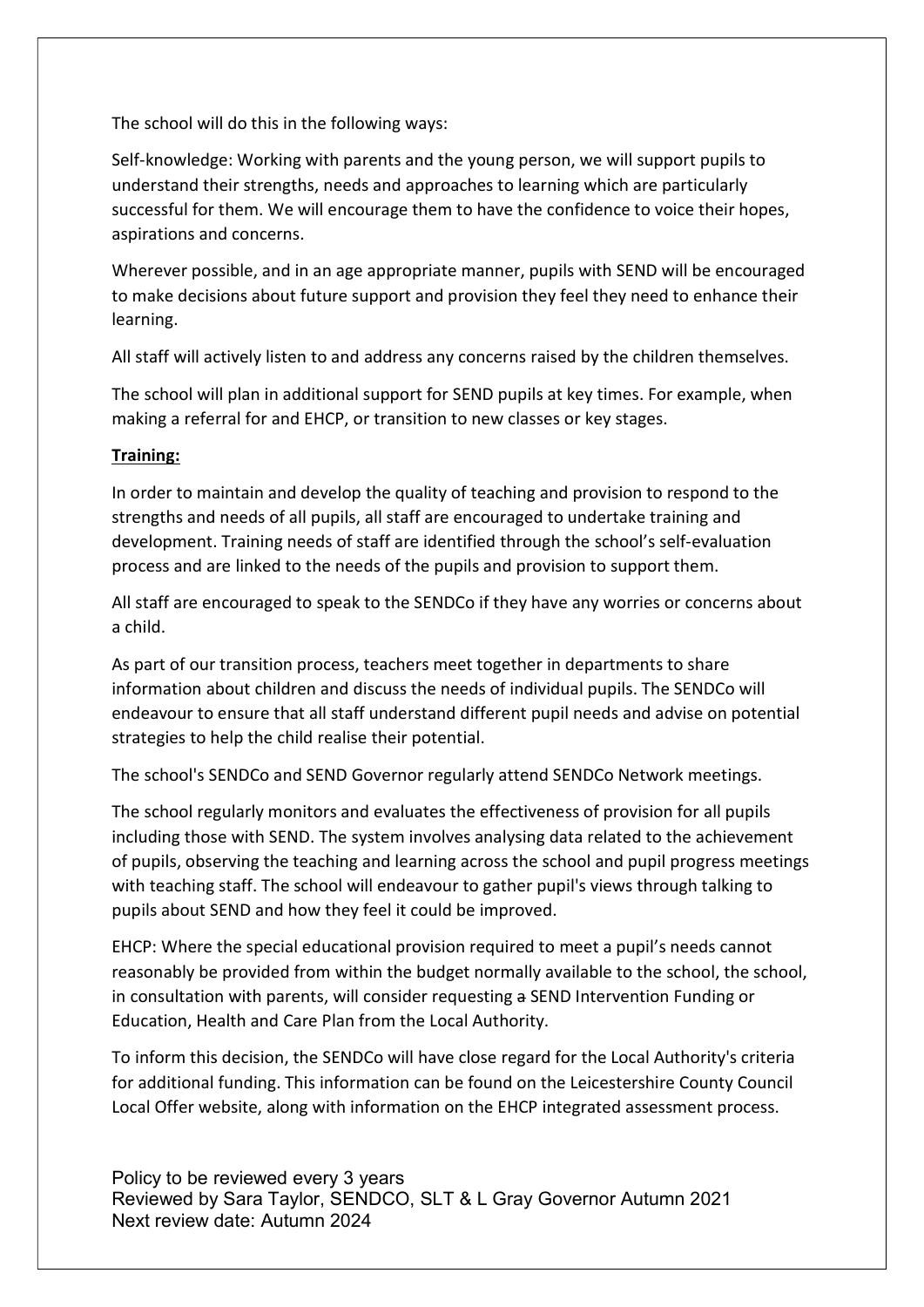This will be shared in full with parents to ensure they are confident and clear about the process and how they are involved in it.

## Supporting Pupils at school with Medical Conditions:

At St Bartholomew's Primary School, we recognise that any pupils with a medical condition should be supported so that they have full access to all curriculum areas, including school trips and physical education. Some children with medical conditions may be disabled and where this is the case, the school will comply with its duties under the Equality Act 2010.

Some children may also have Special Educational Needs (SEND) and may have an Education, Health and Care Plan. An EHCP brings together the Health, Social Care and Educational needs of the child. The SEND Code of Practice (2014) would be followed to make reasonable adjustments. Arrangements are in place at school to support pupils with specific medical conditions.

# Funding for SEND and Allocation of resources:

The school's element 1 and element 2 budget is used to make general provision for all pupils in the school, including pupils with SEND. This is known as the notional budget. The government has recommended that school should use this notional budget to pay for up to £6,000 worth of special educational provision to meet a child's SEND. Most children with SEND need special educational provision that amounts to less than £6,000. If the school can show that a pupil with SEND requires more than £6,000 worth of special educational provision and meets the Local Authority criteria for SEND Intervention Funding or an EHCP, the school can apply for additional funding to meet the additional cost of provision. Where the Local Authority agrees, the additional funding is granted and the school is expected to use this funding to make provision to meet the individual pupil's assessed needs.

#### Removing pupils from the SEND Register

In consultation with parents, class teachers and the SENDCo, a child will be considered for removal from the SEND Register where he/she has made sustained good progress which leads to:

The attainment gap between the child and his/her peers of the same age being sufficiently closed.

The child's wider development and/or social needs have improved and progress in the targeted area is considered to be sustained.

SEND Support (support that is "additional to or different from") is no longer required to ensure that progress is sustained.

#### Storing and managing information:

All records containing sensitive information relating to the Special Educational Needs or Disabilities of pupils in school will be treated as highly confidential and be securely placed in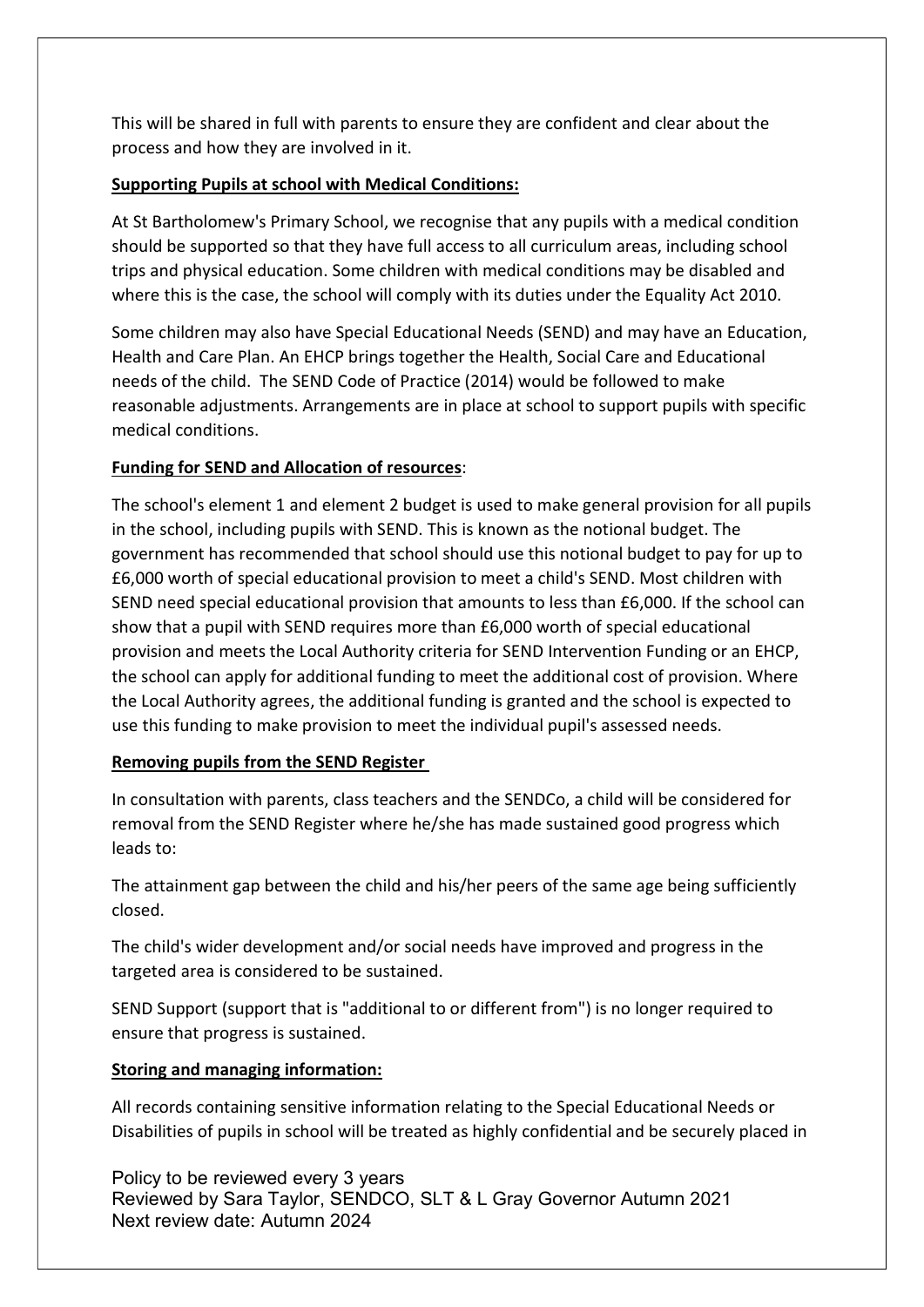a locked cabinet when not in use. Storage and destruction of material will comply with the school's retention policy under GDPR.

Data will be processed to be in line with the requirements and protections set out in the UK General Data Protection Regulation.

## Dealing with Complaints:

St. Bartholomew's Primary School is committed to working in close partnership with all members of the school community. We place great value on the role of parents/ carers in supporting their child's learning. All staff and governors actively encourage a positive relationship between school and families.

It is recognised that from time to time, parents of children with SEND requirements may have a particular concern regarding their child's individual needs. The school acknowledges there is a difference between a concern and a complaint. However, the requirement to have a complaints policy does not undermine efforts to resolve the concern informally. Concerns will be dealt with by the school as quickly, sympathetically and effectively as possible.

The School's Complaints Policy outlines the formal procedures which will be involved when initial attempts to resolve the issue are unsuccessful and the person raising the complaint remains dissatisfied and wishes to take the matter further.